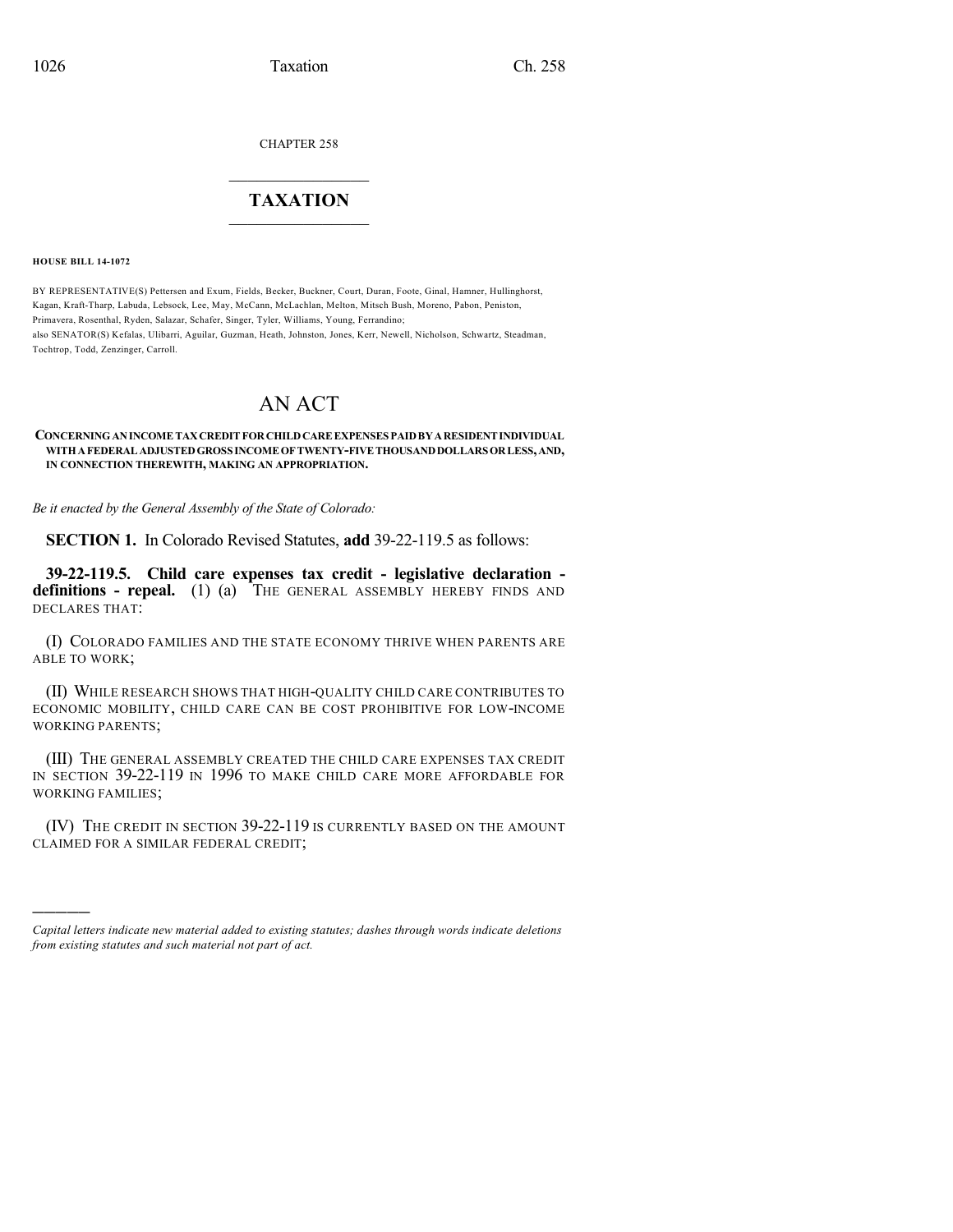## Ch. 258 Taxation 1027

(V) AS A RESULT, SOME LOW-INCOME FAMILIES ARE NOT RECEIVING THE STATE CHILD CARE EXPENSES TAX CREDIT BECAUSE THEY FAIL TO FILE A FEDERAL RETURN OR, BASED ON THEIR INCOME TAXES OWED, ARE INELIGIBLE FOR A FEDERAL CREDIT; AND

(VI) AS A RESULT, THE STATE TAX CREDIT IS UNINTENTIONALLY UNFAIR AND REGRESSIVE.

(b) NOW, THEREFORE, THE GENERAL ASSEMBLY DECLARES THAT THE INTENDED PURPOSE OF THE TAX EXPENDITURE IN THIS SECTION IS TO FIX THE COLORADO CHILD CARE EXPENSES INCOME TAX CREDIT SO THAT ALL LOW-INCOME WORKING FAMILIES ARE ABLE TO CLAIM THE CREDIT REGARDLESS OF THE AMOUNT OF THEIR FEDERAL CHILD CARE EXPENSES CREDIT.

(2) AS USED IN THIS SECTION, UNLESS THE CONTEXT OTHERWISE REQUIRES:

(a) "CREDIT" MEANS THE CHILD CARE EXPENSES TAX CREDIT CREATED IN THIS SECTION.

(b) "DEPENDENT" HAS THE SAME MEANING AS IN SECTION 152 (a) (1) OF THE INTERNAL REVENUE CODE, OR ANY SUCCESSOR SECTION.

(3)(a) FOR INCOME TAX YEARS BEGINNING ON AND AFTER JANUARY 1, 2014, BUT PRIOR TO JANUARY 1,2017, A RESIDENT INDIVIDUAL IS ALLOWED A CREDIT AGAINST THE TAXES DUE UNDER THIS ARTICLE FOR CHILD CARE EXPENSES THAT THE INDIVIDUAL INCURRED DURING THE TAXABLE YEAR IF:

(I) THE INDIVIDUAL HAS AN ADJUSTED GROSS INCOME OF TWENTY-FIVE THOUSAND DOLLARS OR LESS;

(II) THE INDIVIDUAL HAS INSUFFICIENT TAX LIABILITY TO CLAIM ANY CREDIT UNDER SECTION 39-22-119;

(III) THE EXPENSES ARE FOR THE CARE OF A DEPENDENT OF THE TAXPAYER WHO IS LESS THAN THIRTEEN YEARS OLD; AND

(IV) THE INDIVIDUAL WOULD BE ALLOWED A CREDIT FOR THE EXPENSES UNDER SECTION 21 OF THE INTERNAL REVENUE CODE, OR ANY SUCCESSOR SECTION, IF HE OR SHE HAD SUFFICIENT TAX LIABILITY TO CLAIM THE CREDIT.

(b) THE CREDIT IS EQUAL TO TWENTY-FIVE PERCENT OF THE RESIDENT INDIVIDUAL'S CHILD CARE EXPENSES; EXCEPT THAT THE MAXIMUM AMOUNT OF A CREDIT THAT A RESIDENT INDIVIDUAL IS ALLOWED UNDER THIS SECTION IS:

(I) FIVE HUNDRED DOLLARS FOR A SINGLE DEPENDENT; OR

(II) ONE THOUSAND DOLLARS FOR TWO OR MORE DEPENDENTS.

(c) THE AMOUNT OF THE CREDIT THAT EXCEEDS THE RESIDENT INDIVIDUAL'S INCOME TAXES DUE IS REFUNDED TO THE INDIVIDUAL.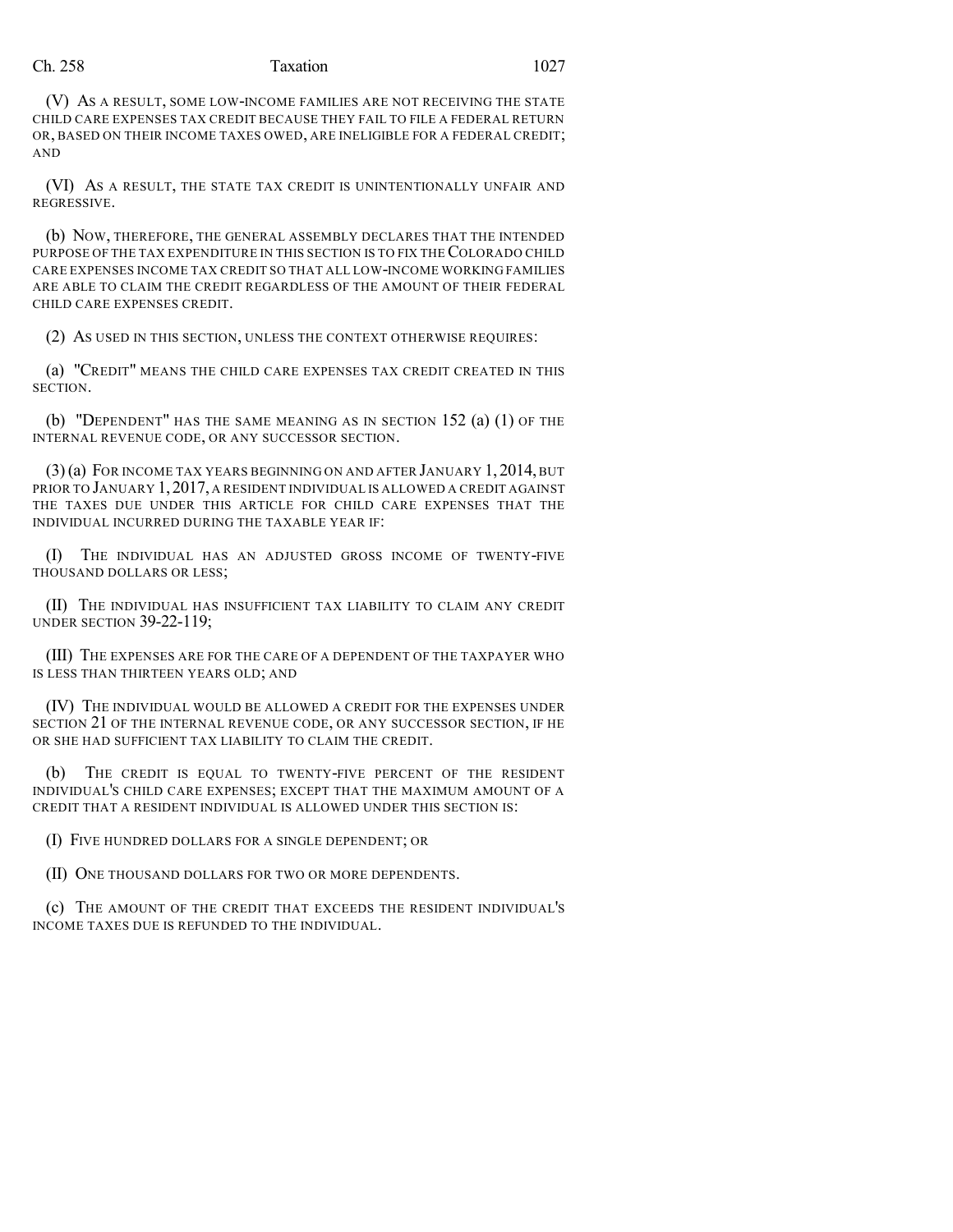(4) THE AMOUNT OF AN INDIVIDUAL'S CHILD CARE EXPENSES INCURRED DURING A TAXABLE YEAR THAT MAY BE THE BASIS OF THE CREDIT SHALL NOT EXCEED:

(a) IN THE CASE OF AN INDIVIDUAL WHO FILES A SINGLE RETURN, THE INDIVIDUAL'S EARNED INCOME FOR THE YEAR; OR

(b) IN THE CASE OF TWO INDIVIDUALS WHO FILE A JOINT RETURN, THE LESSER OF EITHER INDIVIDUAL'S EARNED INCOME FOR THE YEAR.

(5) (a) EXCEPT AS SET FORTH IN PARAGRAPH (b) OF THIS SUBSECTION (5), A RESIDENT INDIVIDUAL IS NOT ALLOWED A CREDIT FOR ANY AMOUNT PAID TO ANY PERSON WHO PROVIDES CHILD CARE UNLESS:

(I) THE NAME,ADDRESS,AND TAXPAYER IDENTIFICATION NUMBER OFTHE PERSON ARE INCLUDED ON THE RESIDENT INDIVIDUAL'S RETURN; OR

(II) IF THE PERSON IS AN ORGANIZATION DESCRIBED IN SECTION  $501$  (c)(3) OF THE INTERNAL REVENUE CODE, OR ANY SUCCESSOR SECTION, AND EXEMPT FROM TAX UNDER SECTION 501 (a) OF THE INTERNAL REVENUE CODE, OR ANY SUCCESSOR SECTION, THE NAME AND ADDRESS OF THE PERSON ARE INCLUDED ON THE RESIDENT INDIVIDUAL'S RETURN.

(b) IF THE RESIDENT INDIVIDUAL DOES NOT PROVIDE THE TAXPAYER IDENTIFICATION NUMBER BUT IS ABLE TO SHOW THAT HE OR SHE EXERCISED DUE DILIGENCE IN ATTEMPTING TO PROVIDE THE REQUIRED INFORMATION, THE INDIVIDUAL MAY CLAIM THE CREDIT.

(c) A RESIDENT INDIVIDUAL MAY NOT CLAIM A CREDIT WITH RESPECT TO A DEPENDENT UNLESS THE RESIDENT INDIVIDUAL INCLUDES THE DEPENDENT'S NAME AND TAXPAYER IDENTIFICATION NUMBER ON THE INDIVIDUAL'S RETURN.

(6) IN THE CASE OF A PART-YEAR RESIDENT, THE CREDIT IS APPORTIONED IN THE RATIO DETERMINED UNDER SECTION 39-22-110 (1).

(7) THIS SECTION IS REPEALED, EFFECTIVE JANUARY 1, 2018.

**SECTION 2. Appropriation.** (1) In addition to any other appropriation, there is hereby appropriated, out of any moneys in the general fund, not otherwise appropriated, to the department of revenue, for the fiscal year beginning July 1,  $2014$ , the sum of \$61,381 and 0.6 FTE, or so much thereof as may be necessary, to be allocated to the taxation business group for the implementation of this act as follows:

(a) \$26,661 and 0.6 FTE for personal services;

(b) \$10,000 for operating expenses; and

(c) \$24,720 for CITA annual maintenance and support.

**SECTION 3. Act subject to petition - effective date.** This act takes effect at 12:01 a.m. on the day following the expiration of the ninety-day period after final